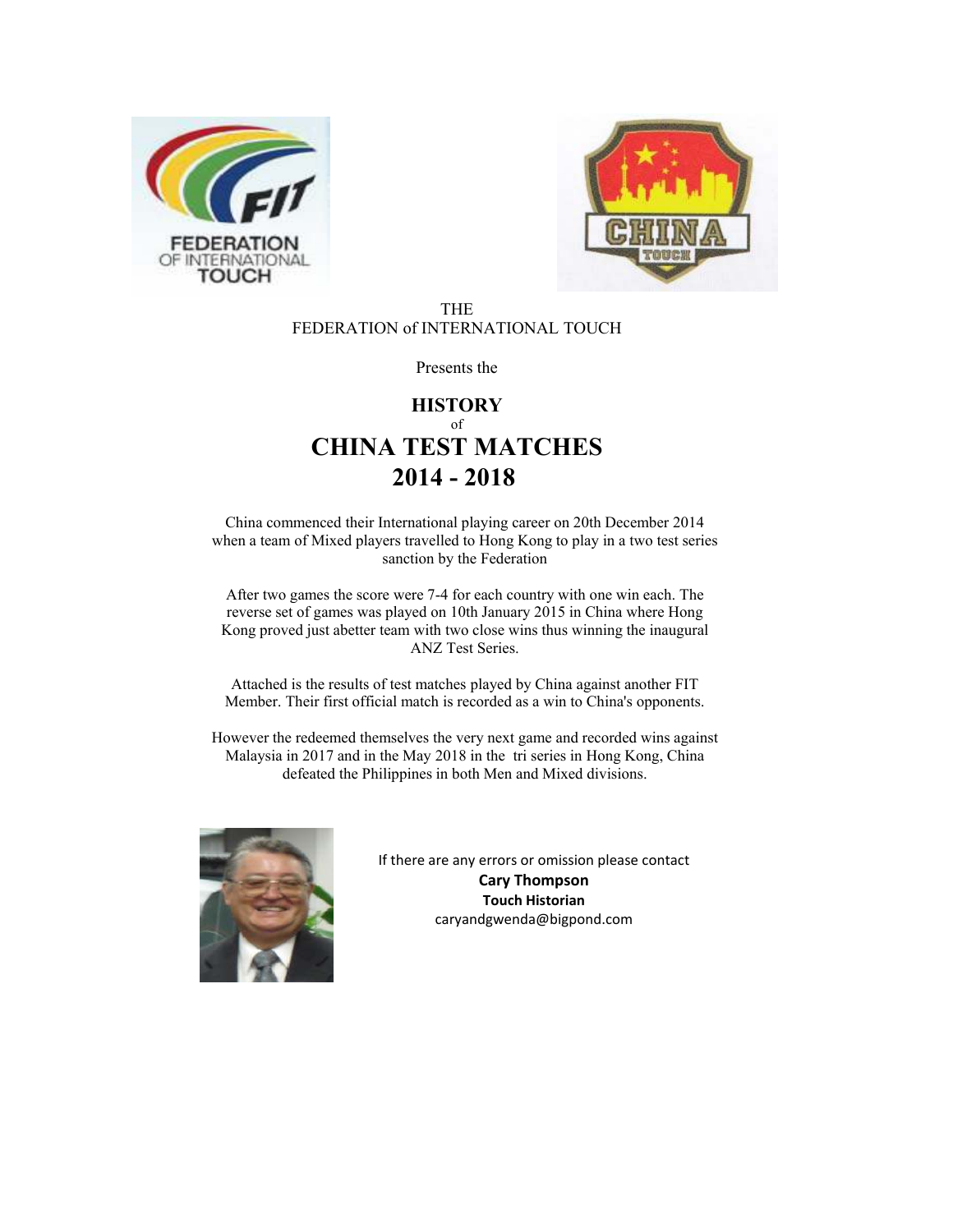# **HEAD TO HEAD 1985 - 2018**

## **CHINA**

| <b>Biggest Win:</b><br>Worst Loss:<br>2-4; Philippines 2018 |   |   |  |   |        |        | <b>Biggest Win:</b><br>Worst Loss:    | 5-4; Philippines 2018<br>0-10; Hong Kong 2018 |   |  |   |   |                      |
|-------------------------------------------------------------|---|---|--|---|--------|--------|---------------------------------------|-----------------------------------------------|---|--|---|---|----------------------|
|                                                             |   | O |  |   | 5      | 8      |                                       | ┓                                             |   |  |   | 5 | 14                   |
| <b>Hong Kong</b><br><b>Philppines</b>                       |   |   |  |   | 3<br>っ | 4<br>4 | <b>Hong Kong</b><br><b>Philppines</b> |                                               |   |  |   | 5 | 10<br>$\overline{4}$ |
| <b>MENS</b>                                                 | D | W |  | D |        | Α      | <b>WOMEN</b>                          | D                                             | W |  | D |   | A                    |

| Þ | W                   |    |   |        | Α | <b>/OMEN</b>                              | ₽ | W |                                               |   |    |
|---|---------------------|----|---|--------|---|-------------------------------------------|---|---|-----------------------------------------------|---|----|
| 1 |                     |    |   | 3<br>າ |   | <b>Hong Kong</b><br><b>Philppines</b>     |   |   |                                               | 5 | 10 |
| 2 | O                   | כי | 0 | 5      | 8 |                                           |   |   |                                               | 5 | 14 |
|   | 4; Philippines 2018 |    |   |        |   | <b>Biggest Win:</b><br><b>Worst Loss:</b> |   |   | 5-4; Philippines 2018<br>0-10; Hong Kong 2018 |   |    |

| <b>MIXED</b>                                             | P      |                        |   | D | F              | А             |
|----------------------------------------------------------|--------|------------------------|---|---|----------------|---------------|
| <b>Hong Kong</b><br><b>Malaysia</b><br><b>Philppines</b> | 5<br>3 | 2                      |   |   | 29<br>24<br>12 | 35<br>18<br>3 |
|                                                          | 9      |                        | 5 | 0 | 65             | 56            |
| <b>Biggest Win:</b>                                      |        | 12-3; Philippines 2018 |   |   |                |               |
| <b>Worst Loss:</b>                                       |        | 5-9; Hong Kong 2018    |   |   |                |               |

#### *SUMMARY*

### *Overall Performance - China*

| <b>Divisions</b>                           | ∍           |   |        | D |              | A             |                       |                                               |
|--------------------------------------------|-------------|---|--------|---|--------------|---------------|-----------------------|-----------------------------------------------|
|                                            |             |   |        |   |              |               |                       | <b>Biggest Winning Margin</b>                 |
| <b>Men</b><br><b>Women</b><br><b>Mixed</b> | 2<br>2<br>9 |   | 2<br>5 | 0 | 5<br>5<br>65 | 8<br>14<br>56 | <b>Mixed</b><br>Women | 12-3 Philippines 2018<br>5-4 Philippines 2018 |
|                                            | 13          | 5 | 8      | O | 5            | 78            |                       |                                               |

|                              | <b>Biggest Winning Margin</b>                 |  |
|------------------------------|-----------------------------------------------|--|
| <b>Mixed</b><br><b>Nomen</b> | 12-3 Philippines 2018<br>5-4 Philippines 2018 |  |

## *Overall Performance - Opponents*

|              | <b>Worst Loss</b>     |
|--------------|-----------------------|
| Women        | 0-10; Hong Kong 2018  |
| <b>Mixed</b> | 5-9; Hong Kong 2018   |
| len          | 2-4; Philippines 2018 |

|                              | <b>Worst Loss</b>                                                    | <b>Teams</b>                                             |        | N      |   |                |                |
|------------------------------|----------------------------------------------------------------------|----------------------------------------------------------|--------|--------|---|----------------|----------------|
| Women<br><b>Mixed</b><br>Men | 0-10; Hong Kong 2018<br>5-9; Hong Kong 2018<br>2-4; Philippines 2018 | <b>Hong Kong</b><br><b>Malaysia</b><br><b>Philppines</b> | 3<br>3 | っ<br>2 | 6 | 32<br>24<br>19 | 49<br>18<br>11 |
|                              |                                                                      |                                                          | 13     | 5      |   | 75             | 78             |